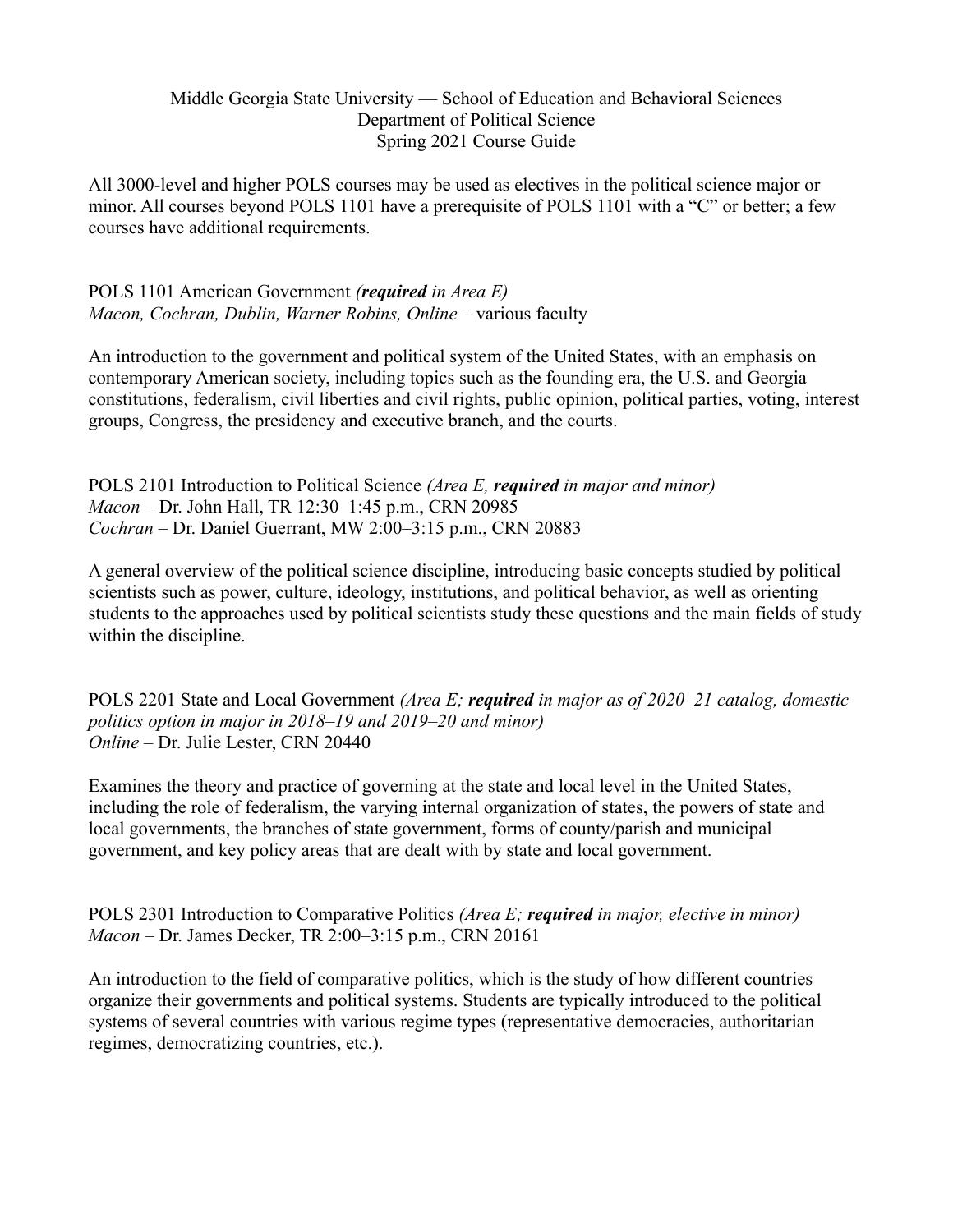POLS 2401 Global Issues *(Area E; required in major, elective in minor) Online*  $(1<sup>st</sup> session) – TBA, CRN 21605$ *Online* (2<sup>nd</sup> session) – TBA, CRN 20882

An introduction to the field known as international relations, which is the study of how countries interact with each other on the world stage through cooperation and conflict. Key themes of this course typically include war and other militarized disputes, international law and organizations, international trade and commerce, and global challenges such as poverty and the environment.

POLS 3000 Research Methods in Political Science *(required in major and minor) Macon* – Dr. Christopher Lawrence, MW 2:00–3:15 p.m., CRN 20983

Examines different approaches to the discovery of knowledge in the social and behavioral sciences, with an emphasis on empirical techniques. Includes topics such as research design, the application of the scientific method, measurement, formulating and testing hypotheses, and the application of basic data analysis techniques to the study of politics and government. Ethical considerations in research involving human subjects are also discussed.

POLS 3045 Public Opinion and Political Behavior *(required in major) Cochran* – Dr. Matthew Caverly, MW 11:00 a.m.–12:15 p.m., CRN 21786

This course examines how members of the public develop their beliefs and values about politics, how those beliefs and values affect the formation and expression of opinions, and how voters use political information to decide how to vote. It includes hands-on exercises examining real data on Americans' political attitudes and voting decisions.

POLS 3060 Policy Implementation Topics\* *Online* – Dr. Julie Lester, CRN 21794

This course will examine the policymaking process with an emphasis on policy implementation. A variety of topics will be discussed including implementation theories, problem definition and policy design, policy tools, and the role of public and private actors in the implementation process. Students will also explore current events and issues related to policy implementation in a variety of policy areas.

POLS 3075 Interest Groups\* *Cochran* – Dr. Daniel Guerrant, TR 11:00 a.m.–12:15 p.m., CRN 21787

An examination of the role of organized groups in American politics and civil society, potentially including organizational structures, recruitment of members and fundraising, their influence on political campaigns (including campaign finance), and how groups affect public policy through lobbying, grassroots activities, the courts, and direct action.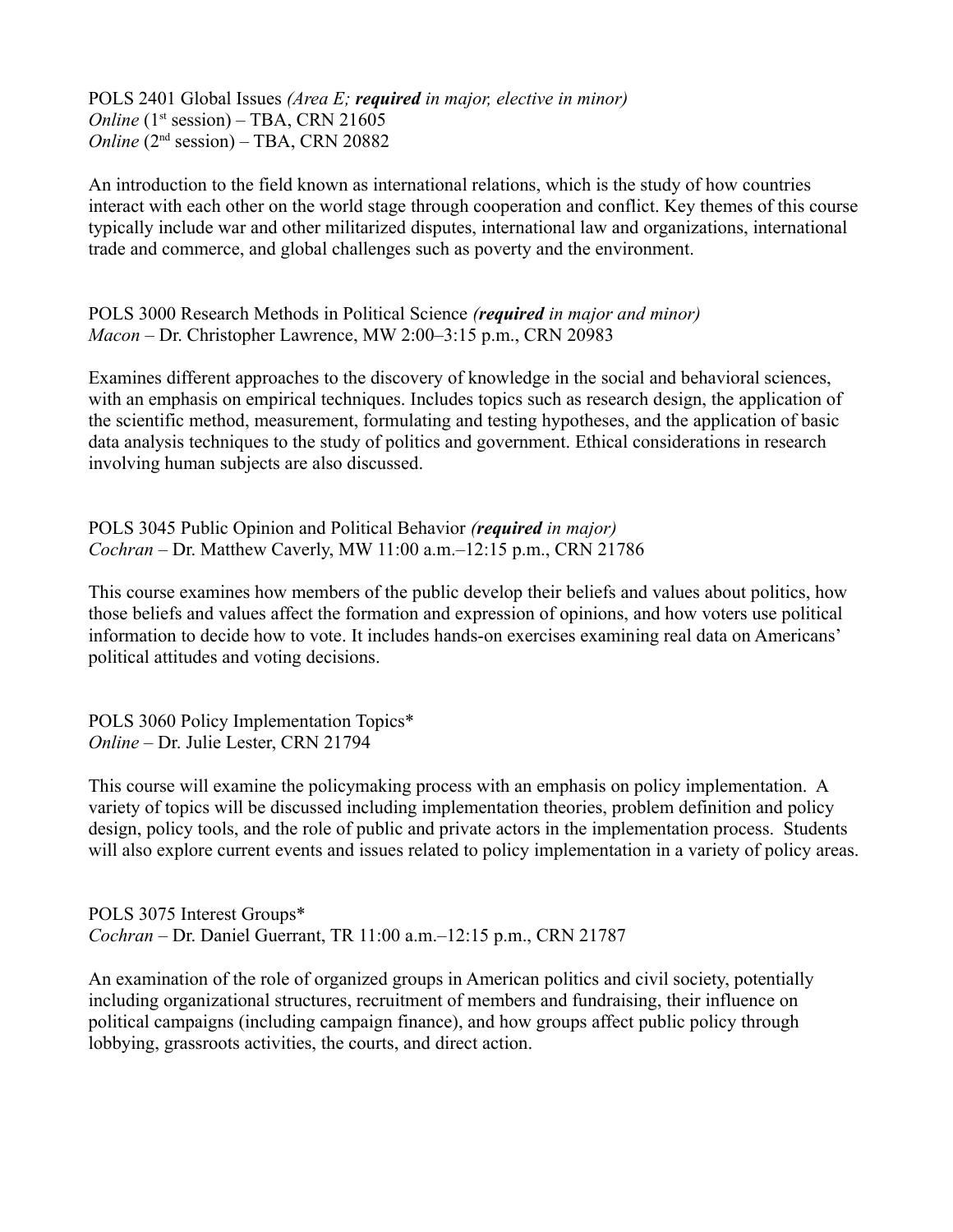POLS 3701 International Relations *(required in major) Macon* – Dr. Thomas Matyók, MW 9:30–10:45 a.m., CRN 21790

This course examines the international political system from a political science perspective, including topics such as the various approaches to the study of international politics (including realism, institutionalism, constructivism, Marxism/dependency theory, feminism, and post-colonialism), the causes of international conflict and cooperation, and contemporary global issues and debates.

POLS 3999-01 Special Topics: Conflict Management and Resolution\* *Macon* – Dr. Thomas Matyók, MW 12:30–1:45 p.m., CRN 21791

Investigation of conflict management and resolution theory and practice. The course introduces negotiation, mediation, facilitation, and collaborative problem solving at individual, organizational, and inter-organizational levels of analysis and practice.

POLS 3999-02 Special Topics\* *Cochran* – Dr. Brooke Bryan, MW 12:30–1:45 p.m., CRN 21788

Topic to be announced.

POLS 4106 American Constitutional Law II: Civil Rights and Civil Liberties\* *Macon* – Dr. John Hall, TR 9:30–10:45 a.m., CRN 21792

This course is the second of two courses covering U.S. constitutional law, with an emphasis on the Supreme Court's interpretation of the U.S. Constitution on topics such as freedom of expression, religious liberties, the right to keep and bear arms, the rights of individuals suspected and accused of crimes, privacy rights (including abortion), the right to vote, equal protection (discrimination and affirmative action), and LGBT rights.

POLS 4900 Capstone Seminar in Political Science *(required in major) Prerequisites:* POLS 2101 and POLS 3045, both with a "C" or higher. *Macon* – Dr. Christopher Lawrence, MW 3:30–4:45 p.m., CRN 21166 *Cochran* – Dr. Brooke Bryan, TR 12:30–1:45 p.m., CRN 21789

This course is a culminating experience designed for students who expect to graduate in Spring, Summer, or Fall 2021 with a major in political science. It includes a research seminar focusing on a topic chosen by the instructor that applies knowledge and skills from earlier coursework. Students will be expected to complete the ETS Major Field Test in political science as part of the course.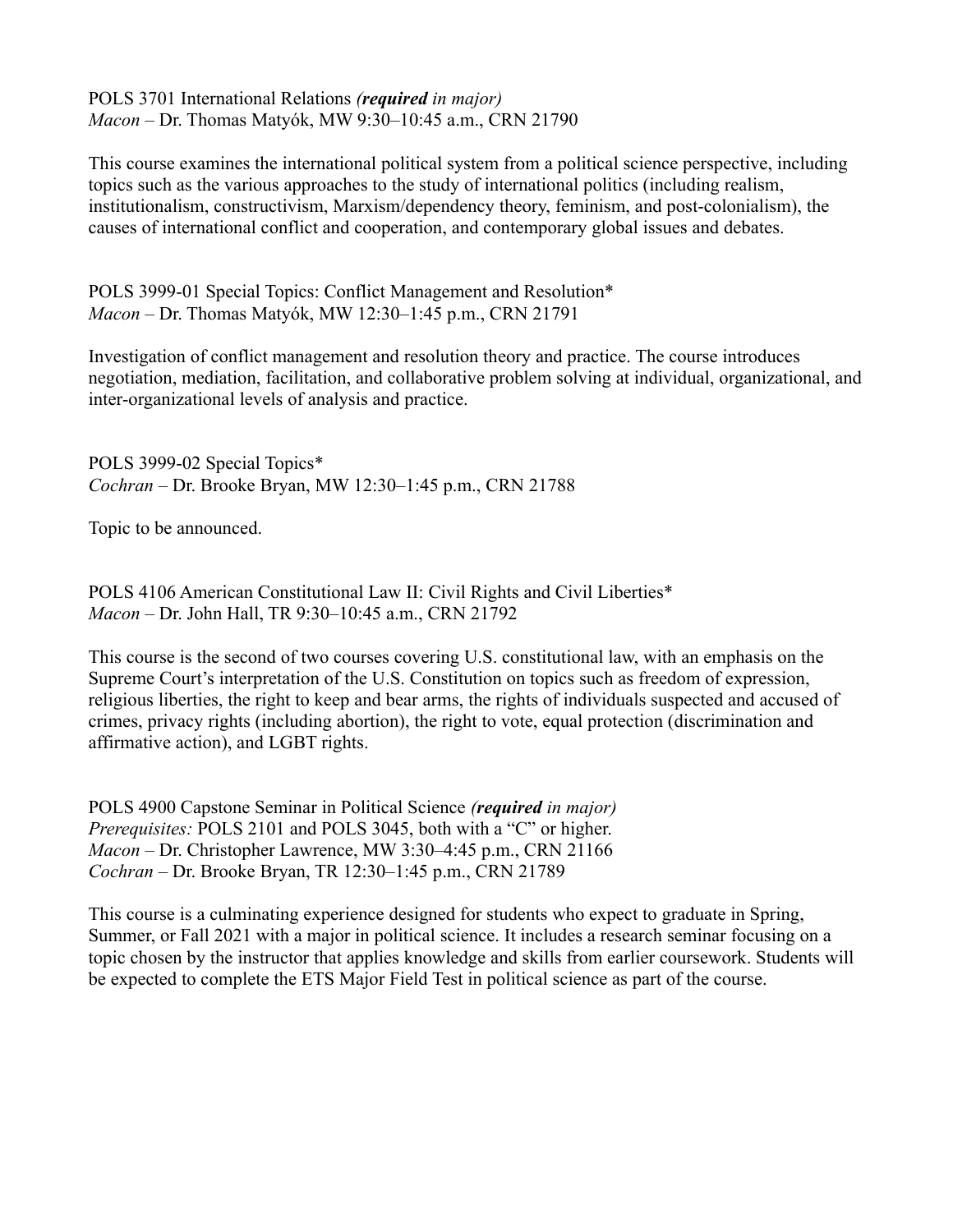SSCI 1003 Perspectives on Diversity (Area B) *Online* – Dr. Naomi Robertson (1<sup>st</sup> session, CRN 20906); Dr. Peter Makaya (2<sup>nd</sup> session, CRN 21247)

This is an Area B course that develops key competencies in critical thinking and oral communication through an introduction to diversity. The course includes an online Critical Thinking and Oral Communication (CTOC) component. The course offers an opportunity for students to apply critical thinking skills to various aspects of diversity and to gain experience in developing and presenting original arguments in oral forms. This course is designed to assist students in exploring diversity and multiculturalism in recent times in America. Students will be challenged to engage in critical thinking as they examine their values to determine their degrees of self-acceptance as well as the acceptance of others and to identify and examine diverse cultures. Topics will include ethnocentrism and multiculturalism, inclusion and exclusion in education, politics, religion and the media, intercultural interacting, and an examination of various cultures. Critical thinking will be exercised as students are encouraged to examine myths and stereotypes.

\* Course is an elective in the political science major. All 3000-level POLS courses are electives in the political science minor. Unless otherwise specified, courses have a prerequisite of POLS 1101 with a "C" or better.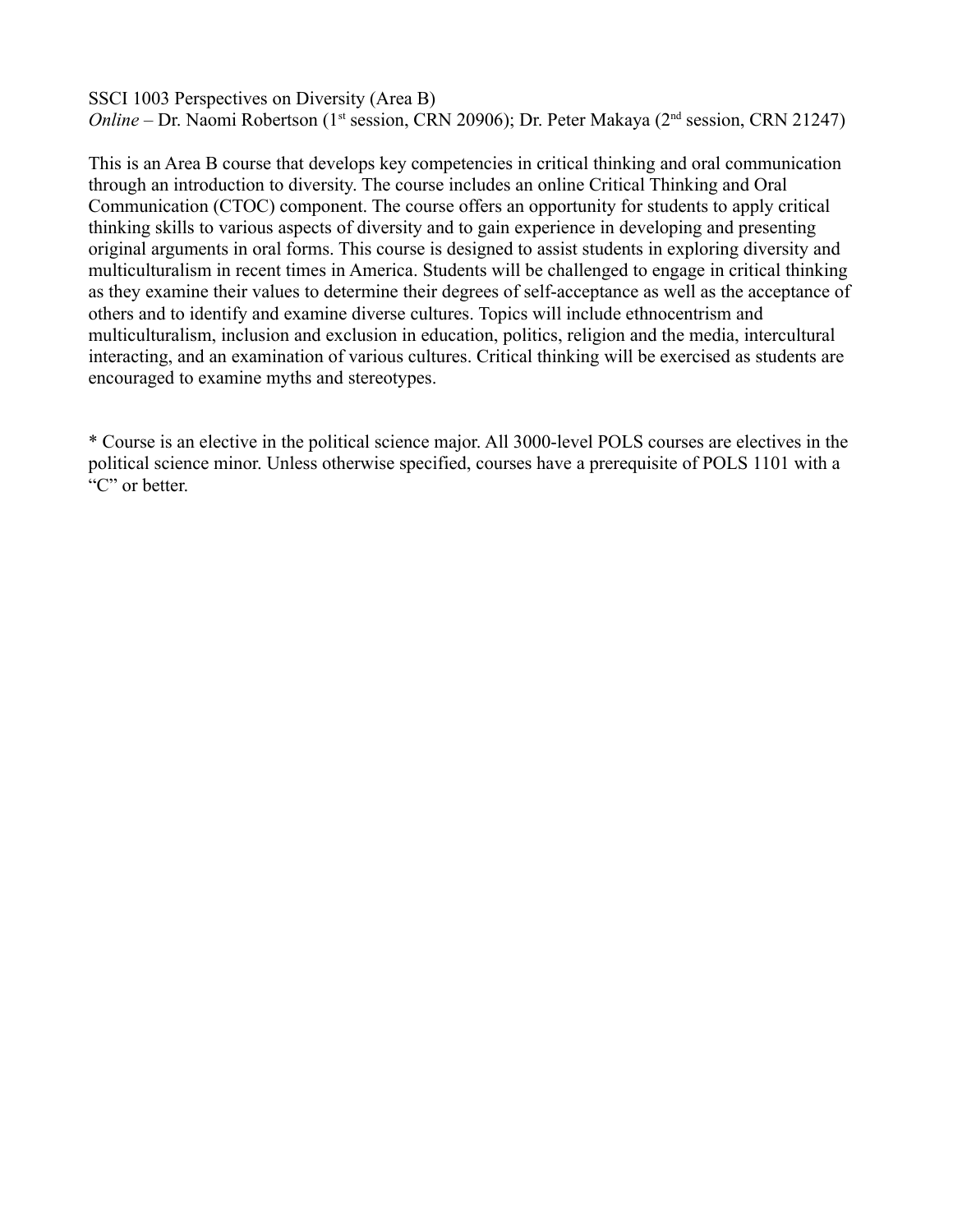### European Union Studies Certificate Program Courses

These courses will be available for registration on November 1, 2020.

Note: up to two EURO courses may be counted toward the political science major.

EURO 3234 Introduction to the European Union *(required by EUSP certificate) Online* – Dr. Rick Reiman (South Georgia State College), CRN 20761

Introduces students to the history, institutions, and policies of the European Union, as well as current EU issues (e.g. Brexit!) and US-EU relations. *Prerequisite:* HIST 1111, HIST 1112, or POLS 2401.

EURO 3160 E.U. Federalism and Multilevel Governance *(elective in EUSP certificate) Online* – Dr. Dan Baracskay (Valdosta State University), CRN 21415

This course is a comparison of multilevel governance and policy making in the European Union with that of the United States and other federal systems. *Prerequisite:* EURO 3234 or permission of chair.

EURO 4830 Refugees, Asylum, and Migration: The U.S. and E.U. *(required capstone in EUSP certificate) Online* – Dr. Henry Carey (Georgia State University), CRN 20762

The US and EU are democracies, yet their immigration, asylum, and refugee policies often violate international norms and treaties concerning the forced displacement and migration of civilians worldwide. This course compares the US and EU migration systems, and evaluates the long-term effects of inclusionary and exclusionary policies. This is the Capstone course for the EU Studies certificate program. *Prerequisite:* EURO 3234 or permission of chair.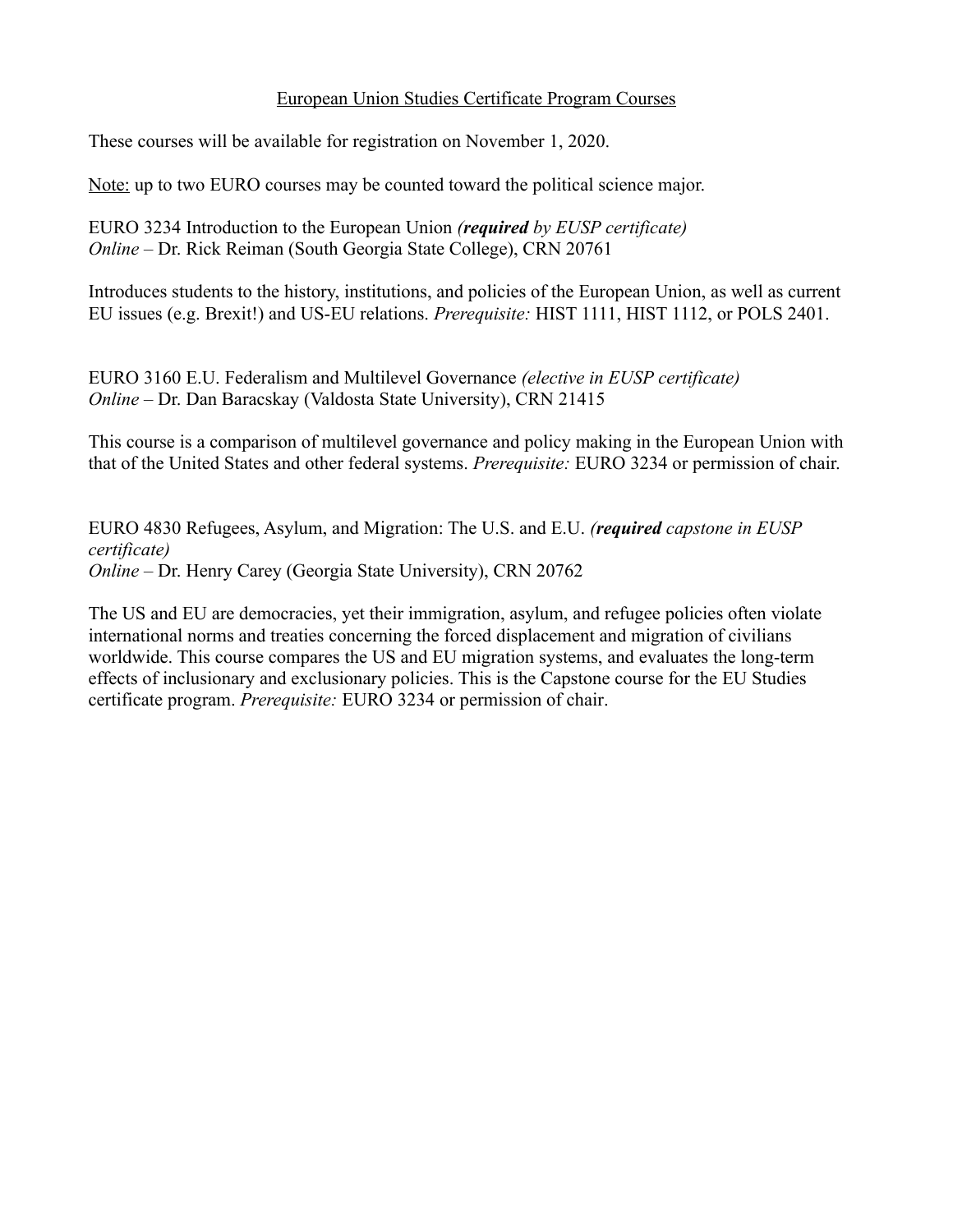## Current Requirements for the Minor in Political Science (2020–21 catalog)

Most majors at MGA allow students to complete a minor with *no additional coursework* beyond the minimum number of semester hours required to graduate; minor courses usually can also be counted in the core (Areas A–F) or as open electives in your major. (See your advisor for details.)

The political science minor includes six courses (18 semester hours), including:

- POLS 2101, Introduction to Political Science.
- POLS 3000, Research Methods in Political Science.\*
- An *international politics* course:
	- POLS 2301, Introduction to Comparative Politics *or*
	- POLS 2401, Global Issues.
- A *domestic politics* course:
	- POLS 2201, State and Local Politics *or*
	- POLS 2501, Domestic Issues *or*
	- POLS 2601 Introduction to Public Administration.
- Two POLS courses at the 3000 level or above.

\* Students who have completed a research methods course in another social or behavioral science field, including CRJU 3020, HIST 2000, HIST 3000, PBSV 3020, PSYC 3002, or SOCI 3001, may typically take another 3000-level POLS course instead of completing POLS 3000, with the approval of the chair of the Department of Political Science.